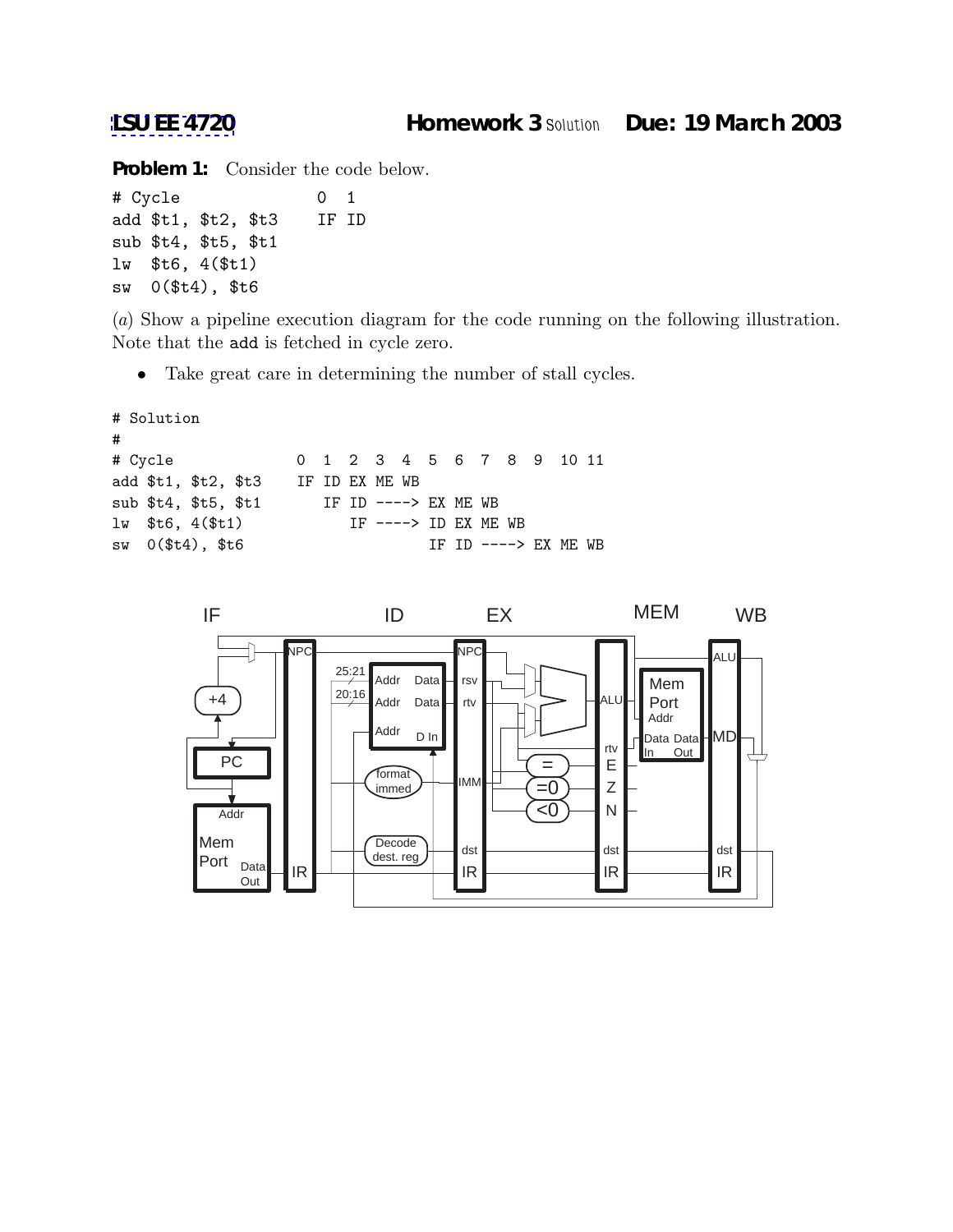**Problem 2:** The code below is the same as in the previous problem.

# Cycle 0 1 add \$t1, \$t2, \$t3 IF ID sub \$t4, \$t5, \$t1 lw \$t6, 4(\$t1) sw 0(\$t4), \$t6

(*a*) Show a pipeline execution diagram (PED) of the code running on the system below.

|                       |       |    |              |     |                  |    |    | 8   |    |
|-----------------------|-------|----|--------------|-----|------------------|----|----|-----|----|
| add \$t1, \$t2, \$t3  | IF ID |    | EX (ME) (WB) |     |                  |    |    |     |    |
| sub $$t4, $t5, $t1$   |       | IF | ID           | EX  | ME               | WB |    |     |    |
| $lw$ \$t6, $4$ (\$t1) |       |    | TF 1         | TD. | EX               | ME | WB |     |    |
| $sw \t0 ($t4), $t6$   |       |    |              |     | IF ID $---->$ EX |    |    | MF. | WB |

(*b*) In the PED circle each stage that sends a bypassed value. In the diagram label each bypass path with the cycle in which it is used. To avoid ambiguity, label the end of the path (at the mux input).

*In the PED parenthesis are used instead of circles.*

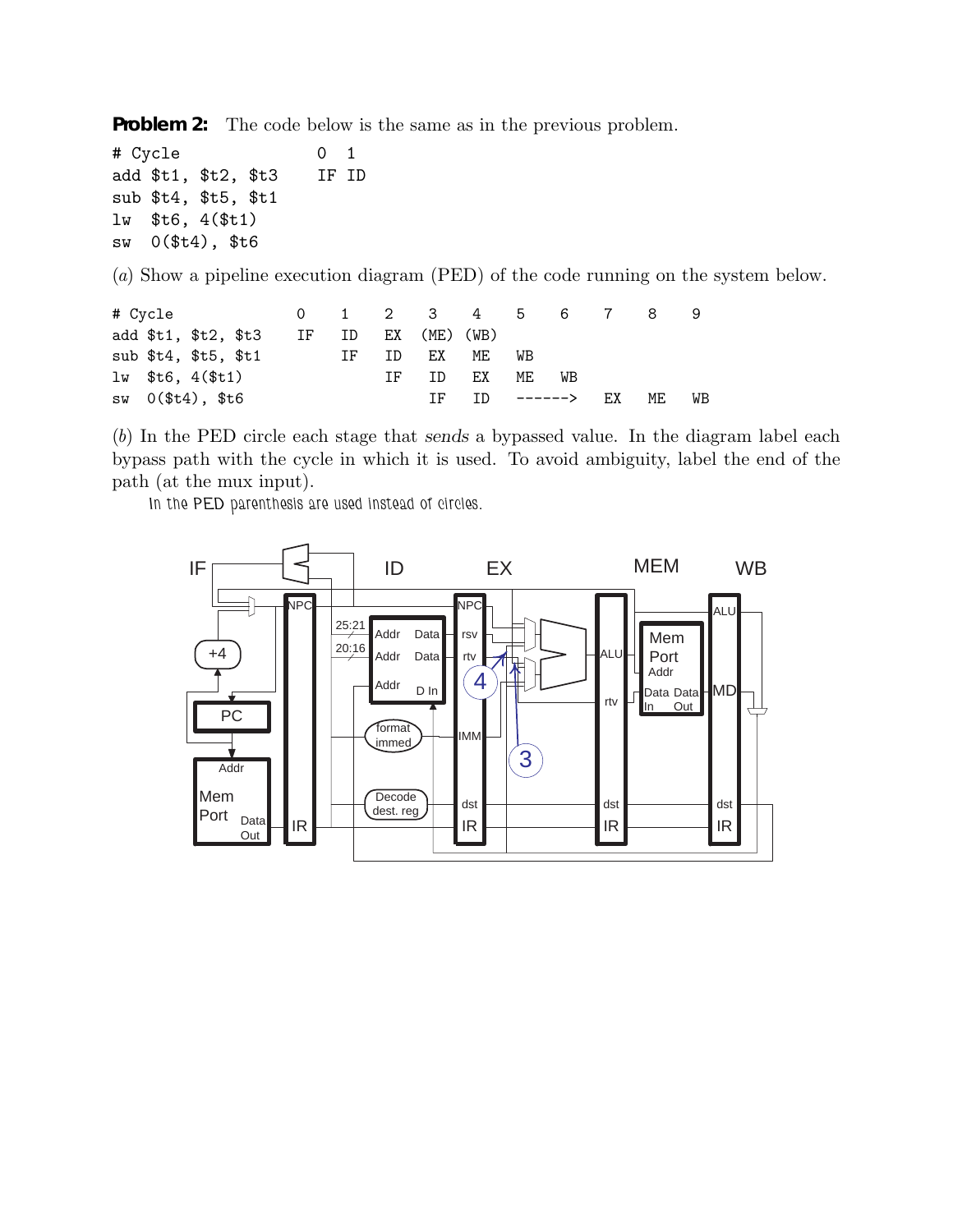*The problem below is tricky. If necessary use Spring 2001 Homework 2 problem 3 for practice.*

**Problem 3:** The program below has an infinite loop and runs on the bypassed implementation below.

```
# Initially $t0 = LOOP (address of jalr)
LOOP:
        jalr $t0
        addi $t0, $ra, -4
        bne $t0, $0 LOOP
        addi $t0, $t0, -4
```


(*a*) Show a pipeline execution diagram for this program up to a point at which a pattern starts repeating. Beware, the loop is tricky! Read the fine print below for hints.

Note that jalr reads and writes a register. The jalr instruction should be fetched twice per repeating pattern. The addi instruction should be fetched three times per repeating pattern.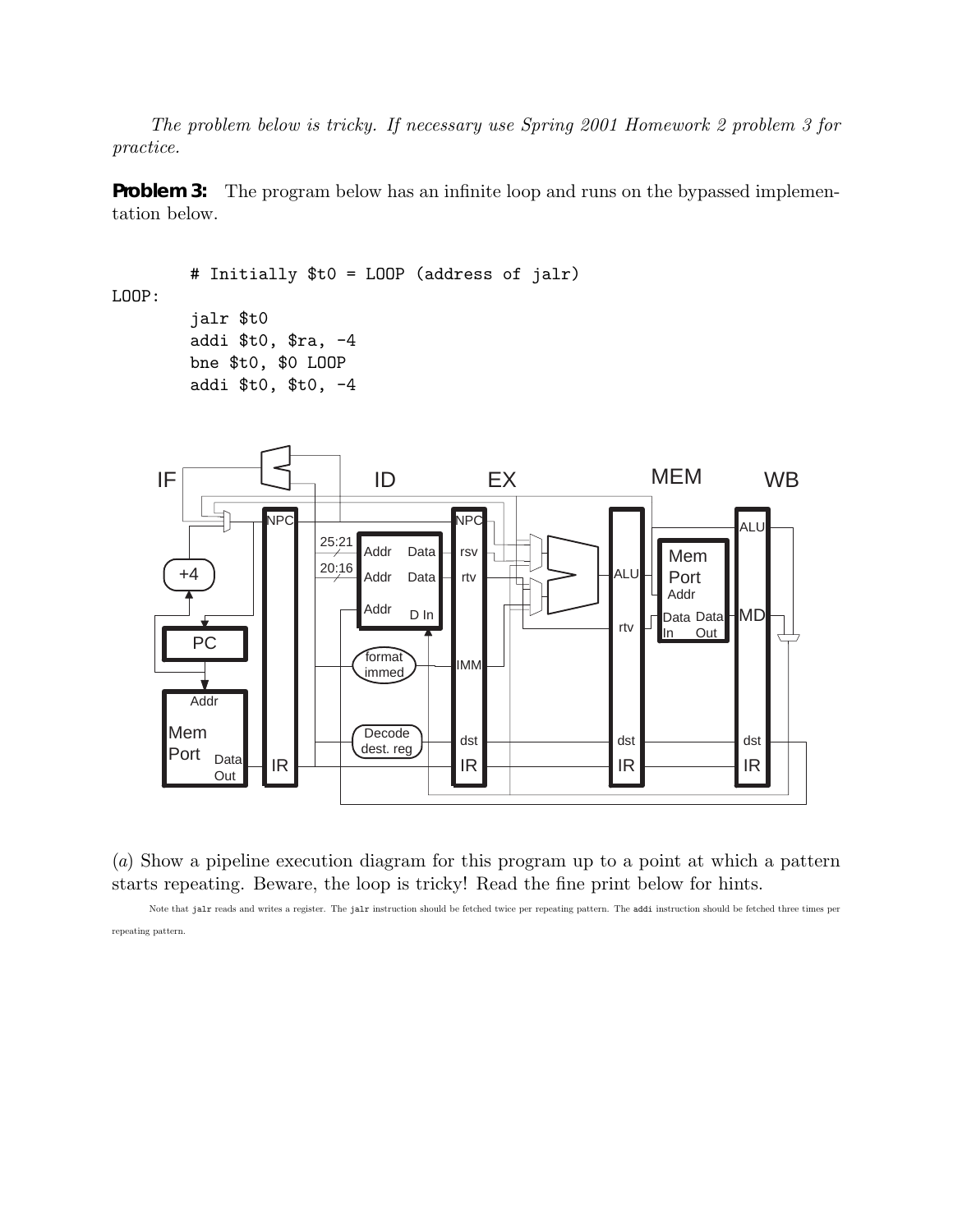# Code in dynamic order. (Same four static instructions repeated.) # # Cycle 0 1 2 3 4 5 6 7 8 9 10 11 12 13 14 15 16 17 18 19 20 21 22 23 jalr \$t0 IF ID EX(ME)WB addi \$t0, \$ra, -4 IF ID EX ME WB bne \$t0, \$0 LOOP IFx addi \$t0, \$t0, -4 jalr  $$t0$  IF ID  $\rightarrow$  EX(ME)WB addi \$t0, \$ra, -4 IF -> ID EX ME WB bne \$t0, \$0 LOOP IFx addi \$t0, \$t0, -4 jalr \$t0 addi \$t0, \$ra, -4 IF ID EX ME WB bne \$t0, \$0 LOOP 1999 IF ID ----> EX ME WB addi \$t0, \$t0, -4 IF ----> ID EX ME WB # Cycle 0 1 2 3 4 5 6 7 8 9 10 11 12 13 14 15 16 17 18 19 20 21 22 23 jalr \$t0 IF ID ----> EX(ME)WB addi \$t0, \$ra, -4 IF ----> ID EX ME WB bne \$t0, \$0 LOOP IFx addi \$t0, \$t0, -4 jalr \$t0 IF ID -> EX(ME)WB addi \$t0, \$ra, -4 IF -> ID EX ME WB bne \$t0, \$0 LOOP IFx addi \$t0, \$t0, -4 # Cycle 0 1 2 3 4 5 6 7 8 9 10 11 12 13 14 15 16 17 18 19 20 21 22 23

(*b*) In the PED circle each stage that sends a bypassed value. In the diagram label each bypass path with the cycle in which it is used. To avoid ambiguity, label the end of the path (at the mux input).

(*c*) Determine the CPI for a large number of iterations.

*Iteration types:*

*First: A: Starts at cycle 0, no other loop instruction in pipeline.*

*Second: B: Starts at cycle 3, pipeline contents: jalr in ME, first addi in EX.*

*Third: C: Starts at cycle 7 with addi, pipeline contents: jalr in ME, addi in EX.*

*Fourth: D: Starts at cycle 12, pipeline contents: bne in EX, second addi in ID.*

*Fifth: B: Starts at cycle 17, pipeline contents: jalr in ME, first addi in EX.*

*Because state of pipeline at the beginning of second and fifth iterations are identical and because* t0 *has the same values at those iterations, the pattern BCD will repeat. (The entire loop: ABCDBCDBCD...) The number of cycles in this three-iteration set is* 17 − 3 = 14 *and the number of instructions is 7 and so the CPI* is  $\frac{14}{7} = 2$ .